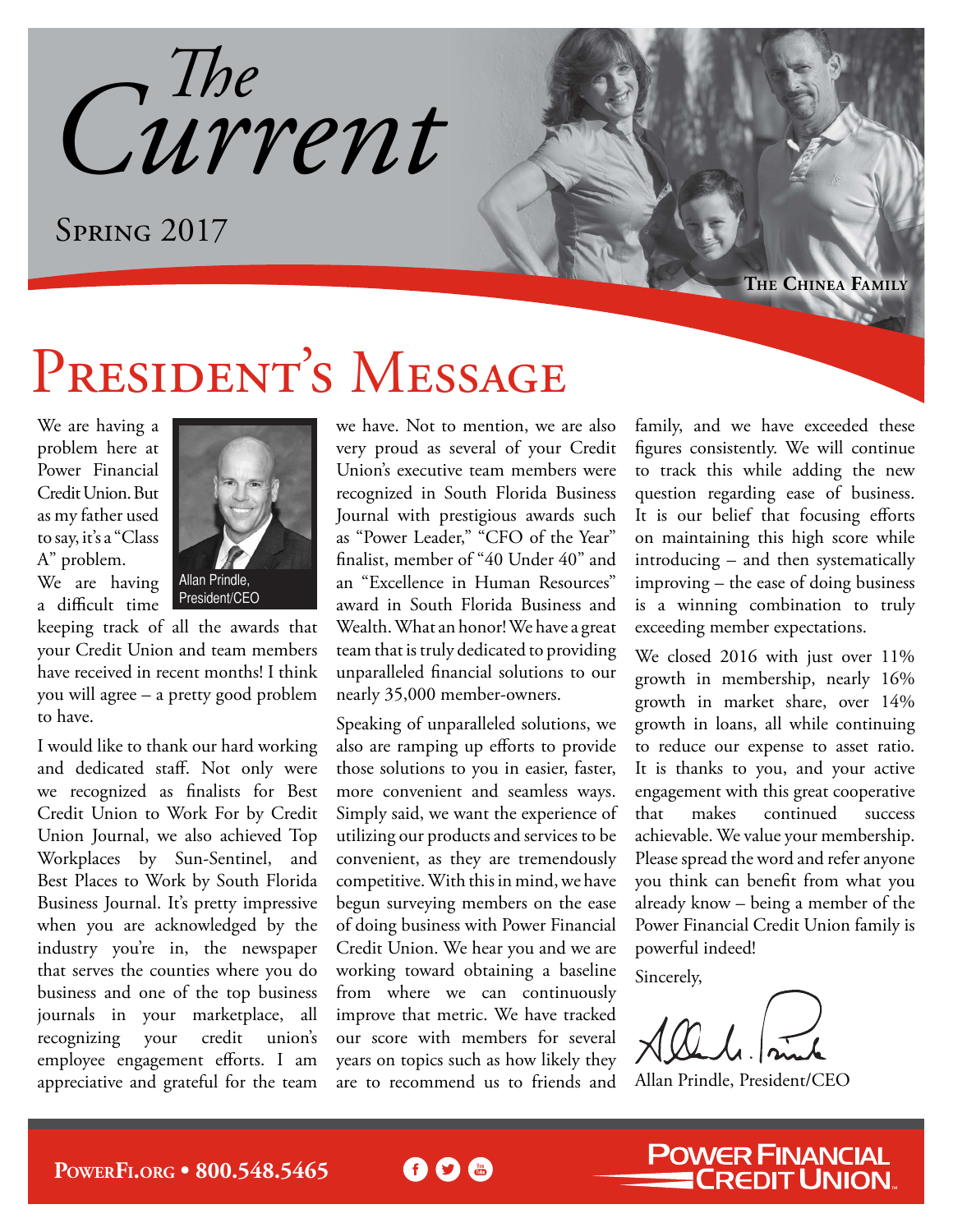

# **Your Time is Money!**

## **Sit down with us...**

we'll save you money! If we can't, we'll give you \$100.\*

### **LEARN MORE at <PowerSaveNow.com>**

\*All loans are subject to credit approval. Your overall credit-worthiness will determine the interest available to you. Copy of most recent loan statements may be required. Only one \$100 per member during promotional period with no purchase or obligations required to receive incentive. Member must meet loan qualifying criteria according to credit union policies for each loan product reviewed. Additional terms and conditions apply.



## **Get a \$100 Cash Reward for Every New Line You Switch to Sprint®**

This new exclusive cash rewards offer is our best one EVER! Now, as a credit union member, you can earn \$100 for every line when you switch to Sprint®.

Here's how it works:

- Members, get a \$100 cash reward for every new line when you switch to Sprint®.
- Current Sprint® customers will receive a \$50 cash reward for every line transferred into Sprint® Credit Union Member Cash Rewards.
- Plus, get a \$50 loyalty cash reward every year for every line.

Here's how to sign up for Sprint® cash rewards:

- 1. Become a Sprint® customer.
- 2. Register at [LoveMyCreditUnion.org/SprintRewards](lovemycreditunion.org/sprintrewards) or in the Love My Credit Union Rewards<sup>®</sup> app.
- 3. Allow up to six to eight weeks to see cash rewards directly deposited into your credit union account!

Make the switch today and save with the Sprint® Credit Union Member Cash Rewards!



### *What Members Are Saying*

Only spoke by phone, but very pleasant and accommodating. Stayed after hours to make sure we could get our vehicle that night (since we had a road trip the very next day)! ??

- Vivian M. Yahaira Burnett Power Financial Credit Union Member

**POWER FINANCIAL** 

**CREDIT UNION** 

**PowerF[i.org](http://PowerFi.org) • 800.548.5465**

 $\bigcirc$  (a)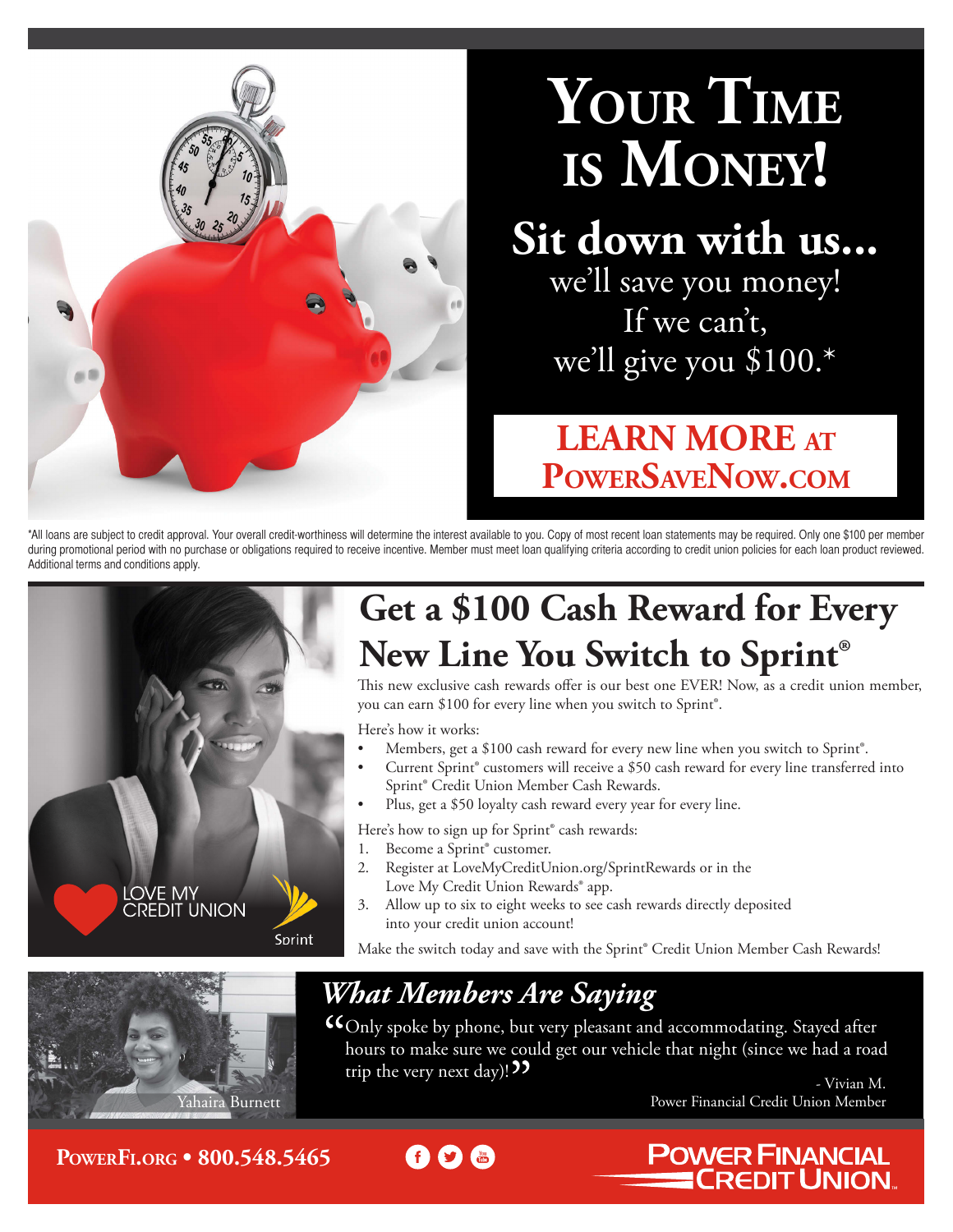# For Richer or for... *Say What Now?*

There's a smile on your face. It's an indescribable feeling. Suddenly the world seems like such a perfect place and your relationship has gone to a whole new level. Love is a many splendored thing... that is until you discover your partner has \$30,000 in student loans, a \$20,000 auto loan and \$16,000 in credit card debt.

The heart wants what the heart wants, but would serious debt derail your relationship?

Whether you are in a budding romance or preparing for a spring wedding, debt can make for an unhappy union. Money is the number one cause of marital arguments, and four in ten people admit they withhold information from their partners about their spending.

Is there a price too high for love? Research suggest that love prevails, with only 15% stating that bad credit would scare them off. There is, however, a difference between a trek and a trudge down the aisle. The more serious the financial baggage, the greater the flight risk. Women are nearly twice as likely as men to back out of a relationship due to major financial problems.

Finances are one of those must have conversations every couple should have, along with careers, cohabitation, children, spirituality and commitment. Share your financial pasts, including debt, savings and investments and develop a budget plan.



Note the minimum payment and interest rate on all debt. If you are paying more than 10% interest on your debt, seek out Power Financial Credit Union credit cards or personal loans. If you are only able to make minimum payments on your debt, consolidating everything at a single, low rate could help you take control of your finances. A spending record is necessary in creating a budget plan. Log every transaction for two to six weeks. This will help you identify impulsive buys and wasteful spending that's causing your debt. You can reallocate these expenses for savings or paying down hefty balances. **Create a list of balances Outline SMART financial goals Make finances a routine discussion Chart spending habits**

Ever felt bamboozled by unrealistic expectations and inexplicable instructions from your boss? Like professional goals, personal goals should be specific, measurable, attainable, realistic and timely (SMART). Don't keep quiet simply to please your spouse. Think through each goal, share your concerns and develop a workable plan.

Nearly 70% of adults have negative attitudes toward discussing money. Therefore, they avoid it until their finances spiral out of control. Learn to have constructive financial discussions at least once a month. A scheduled routine makes problem-solving easier and helps build trust in one another.

**POWER FINANCIAL<br>CREDIT UNION.** 

As the old saying goes, opposites attract. Quite often, one person is a spender and the other is a saver. However, the key to a loving financial partnership has less to do with personality and more to do with being responsible. After all, a tightfisted saver can cause a rocky relationship. Maintain an open dialogue with your partner so the two of you can both become wise spenders and savers together.

#### **PowerF[i.org](http://PowerFi.org) • 800.548.5465**